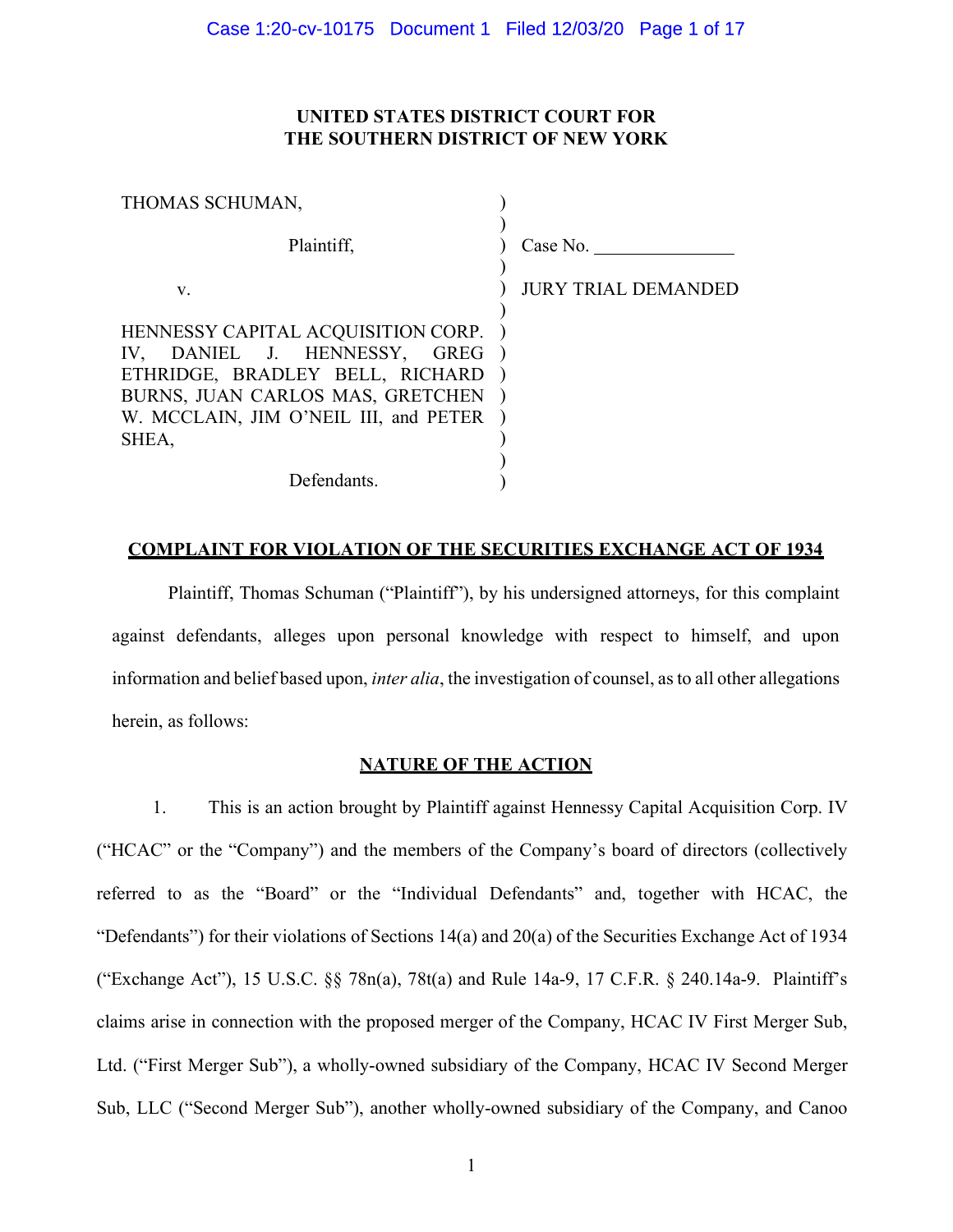#### Case 1:20-cv-10175 Document 1 Filed 12/03/20 Page 2 of 17

Holdings Ltd. ("Canoo") ("Proposed Transaction"). Plaintiff also asserts a claim against the Individual Defendants for breaching their fiduciary duty of candor/disclosure under state law.

2. On August 17, 2020, HCAC entered into an agreement and plan of merger with Canoo, First Merger Sub, and Second Merger Sub ("Merger Agreement"), whereby First Merger Sub will merge with and into Canoo, with Canoo surviving the merger as a wholly-owned subsidiary of HCAC ("First Merger"). After the First Merger, Canoo will merge with and into Second Merger Sub, with Second Merger Sub surviving the merger ("Second Merger"). After completion of the two mergers, Canoo will be a wholly-owned, direct subsidiary of HCAC.

3. Upon consummation of the Proposed Transaction, Canoo shareholders in the aggregate will be entitled to receive 175 million newly issued shares of HCAC Class A Common Stock, valued at \$10 per share ("Merger Consideration").

4. On November 27, 2020, in order to convince HCAC public common shareholders to vote in favor of the Proposed Transaction, the Defendants authorized the filing of a materially incomplete and misleading Registration Statement on the Form S-4/A (the "Proxy") with the SEC, in violation of Sections 14(a) and 20(a) of the Exchange Act.

5. In particular, the Proxy contains materially incomplete and misleading information concerning: (i) the financial projections for Canoo; (ii) whether HCAC's financial advisors, Nomura Securities International, Inc. ("Nomura") and Stifel, Nicolaus & Company, Incorporated ("Stifel") were paid advisory fees for their involvement in the Proposed Transaction; (iii) whether Nomura and Stifel had previously been engaged by Canoo; and (iv) information provided in the Background of the Business Combination.

6. The Proposed Transaction is expected to close in the fourth quarter of 2020, so the special meeting of HCAC's shareholders to vote on the Proposed Transaction will be held within the next month ("Shareholder Vote"). Therefore, it is imperative that the material information that has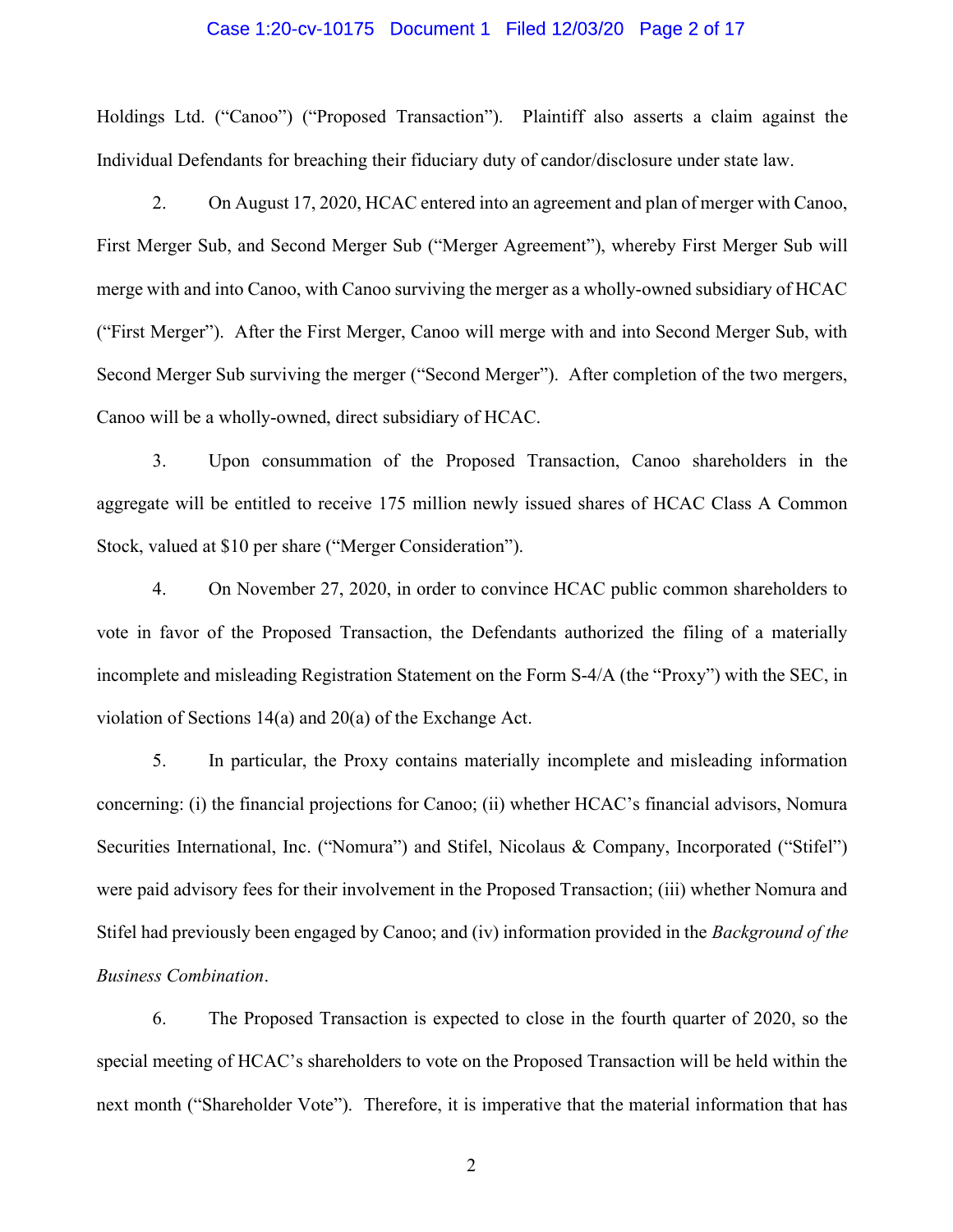### Case 1:20-cv-10175 Document 1 Filed 12/03/20 Page 3 of 17

been omitted from the Proxy be disclosed prior to the Shareholder Vote, so the Company's shareholders can properly exercise their corporate voting rights.

7. For these reasons, and as set forth in detail herein, Plaintiff asserts claims against Defendants for violations of Sections 14(a) and 20(a) of the Exchange Act and Rule 14a-9. Plaintiff seeks to enjoin Defendants from taking any steps to consummate the Proposed Transaction, unless and until the material information discussed below is disclosed to HCAC's public common shareholders sufficiently in advance of the upcoming Shareholder Vote or, in the event the Proposed Transaction is consummated, to recover damages resulting from the Defendants' violations of the Exchange Act.

#### JURISDICTION AND VENUE

8. This Court has jurisdiction over all claims asserted herein pursuant to Section 27 of the 1934 Act because the claims asserted herein arise under Sections 14(a) and 20(a) of the 1934 Act and Rule 14a-9.

9. Personal jurisdiction exists over each Defendant either because the Defendant conducts business in or maintains operations in this District, or is an individual who is either present in this District for jurisdictional purposes or has sufficient minimum contacts with this District as to render the exercise of jurisdiction over each Defendant by this Court permissible under the traditional notions of fair play and substantial justice. "Where a federal statute such as Section 27 of the [Exchange] Act confers nationwide service of process, the question becomes whether the party has sufficient contacts with the United States, not any particular state." Sec. Inv'r Prot. Corp. v. Vigman, 764 F.2d 1309, 1315 (9th Cir. 1985). "[S]o long as a defendant has minimum contacts with the United States, Section 27 of the Act confers personal jurisdiction over the defendant in any federal district court." *Id.* at 1316.

10. Venue is proper in this District under Section 27 of the Exchange Act, 15 U.S.C. §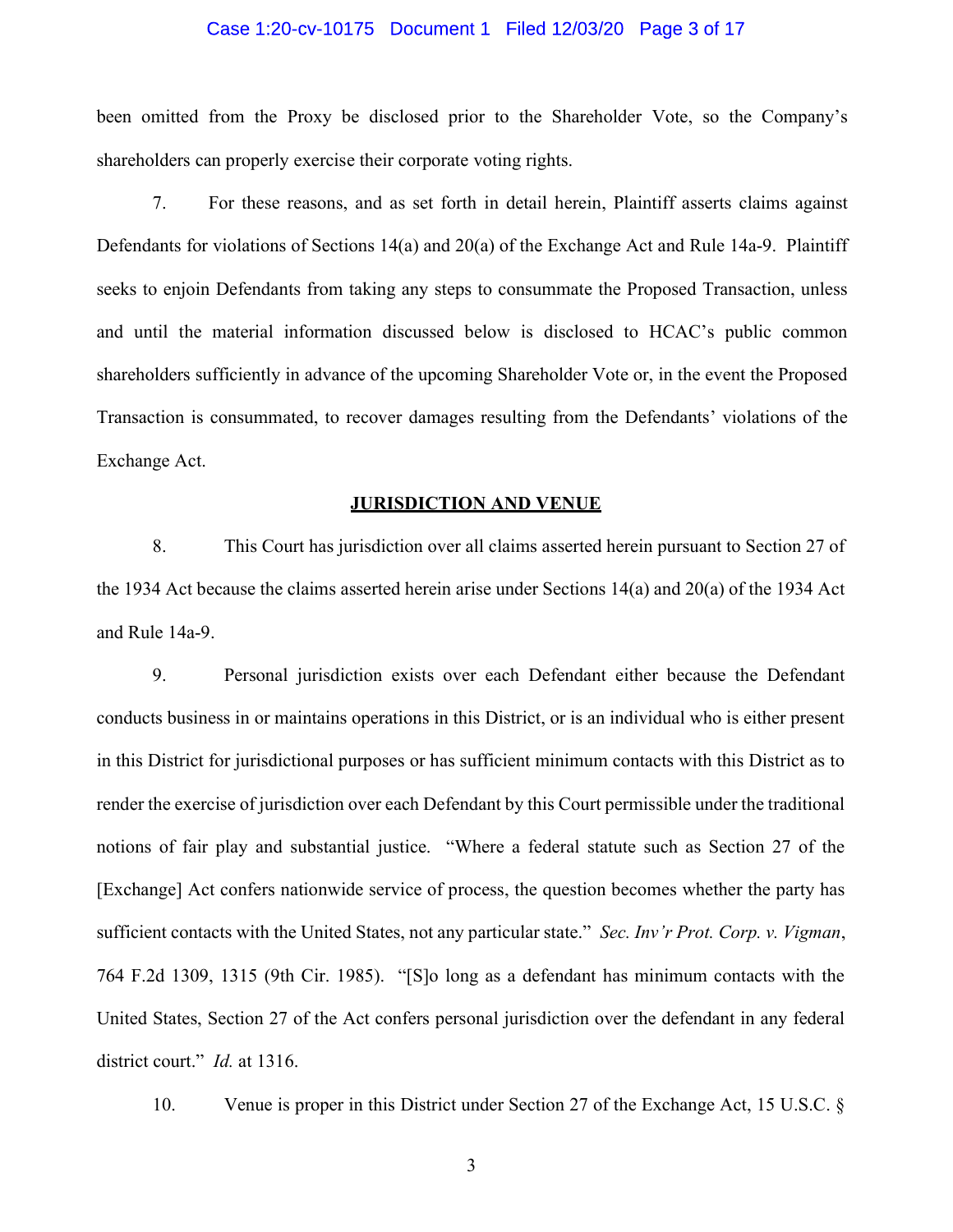### Case 1:20-cv-10175 Document 1 Filed 12/03/20 Page 4 of 17

78aa, as well as 28 U.S.C. § 1391, because Defendants are found or are inhabitants or transact business in this District. Indeed, HCAC's common stock trades on the NasdaqCM, which is headquartered in this District. See, e.g., United States v. Svoboda, 347 F.3d 471, 484 n.13 (2d Cir. 2003) (collecting cases). Further, the Company's transfer agent, Continental Stock Transfer & Trust Company is located in this District at One State Street Plaza, New York, NY 10004. In addition, both Nomura and Stifel are located in this District. Nomura is located at 309 West 49<sup>th</sup> St., New York, NY 10019, while Stifel is located at 787 7<sup>th</sup> Ave., New York, NY 10019. Last, the Company's auditor, Withum Smith & Brown, PC is located in this District at 1411 Broadway, New York, NY 10018.

### **PARTIES**

11. Plaintiff is, and has been continuously throughout all times relevant hereto, the owner of HCAC common stock.

12. Defendant HCAC is a public company incorporated under the laws of Delaware with principal executive offices located at 3415 N. Pines Way, Wilson, WY 83014. HCAC's common stock is traded on the NasdaqCM under the ticker symbol "HCAC."

13. Defendant Daniel J. Hennessy is, and has been at all relevant times, a director of the Company, Chairman of the Board, and Chief Executive Officer.

14. Defendant Greg Ethridge is, and has been at all relevant times, a director of the Company and President.

15. Defendant Bradley Bell is, and has been at all relevant times, a director of the Company.

16. Defendant Richard Burns is, and has been at all relevant times, a director of the Company.

17. Defendant Juan Carlos Mas is, and has been at all relevant times, a director of the

4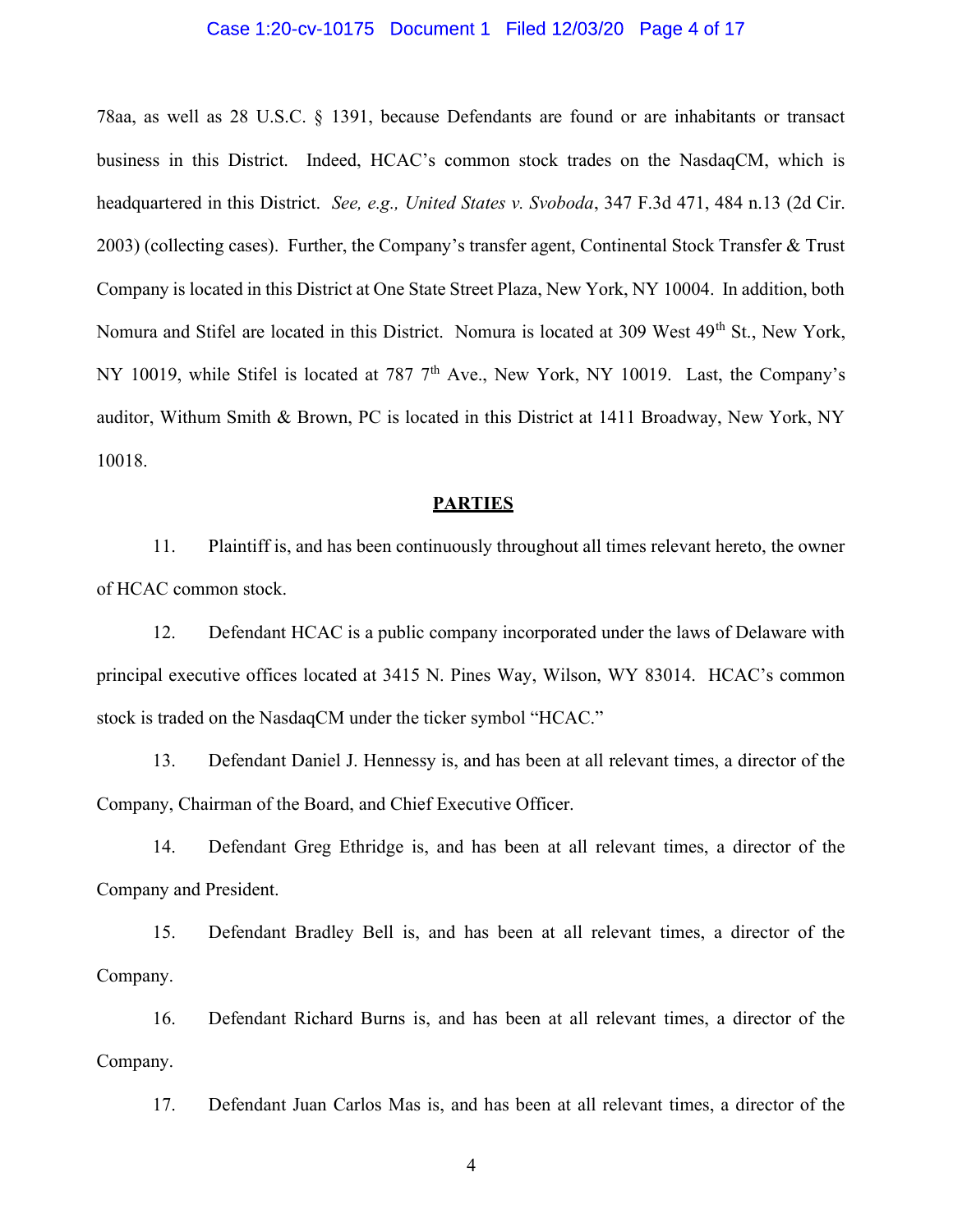### Case 1:20-cv-10175 Document 1 Filed 12/03/20 Page 5 of 17

Company.

18. Defendant Gretchen W. McClain is, and has been at all relevant times, a director of the Company.

19. Defendant Jim O'Neil III is, and has been at all relevant times, a director of the Company.

20. Defendant Peter Shea is, and has been at all relevant times, a director of the Company.

21. The defendants identified in paragraphs 13 through 20 are collectively referred to herein as the "Board" or the "Individual Defendants," and together with HCAC, the "Defendants."

### SUBSTANTIVE ALLEGATIONS

### Background of the Company and the Proposed Transaction

22. HCAC is a special purpose acquisition company (SPAC), which raised \$300 million in its IPO in March 2019 and is now listed on the NASDAQ Stock Exchange. The Company is actively seeking to invest in, and introduce to the public markets, a compelling best-in-class industrial growth or industrial infrastructure company with an enterprise value of approximately \$750 million or greater.

23. Canoo is a Los Angeles-based company that has developed breakthrough electric vehicles from the ground up, reinventing the automotive landscape with bold innovations in design, pioneering technologies, and a unique business model that defies traditional ownership to put customers first. Distinguished by its experienced team – numbering nearly 300 employees from leading tech and automotive companies – Canoo has designed a modular skateboard platform purpose-built to deliver maximum vehicle interior space and adaptable to support a wide range of vehicle applications for consumers and businesses. Canoo expects to launch its first consumer model in 2022, simply named the canoo and available only by subscription, followed shortly after by a lastmile delivery vehicle and a sport vehicle, each built off of the same underlying skateboard platform.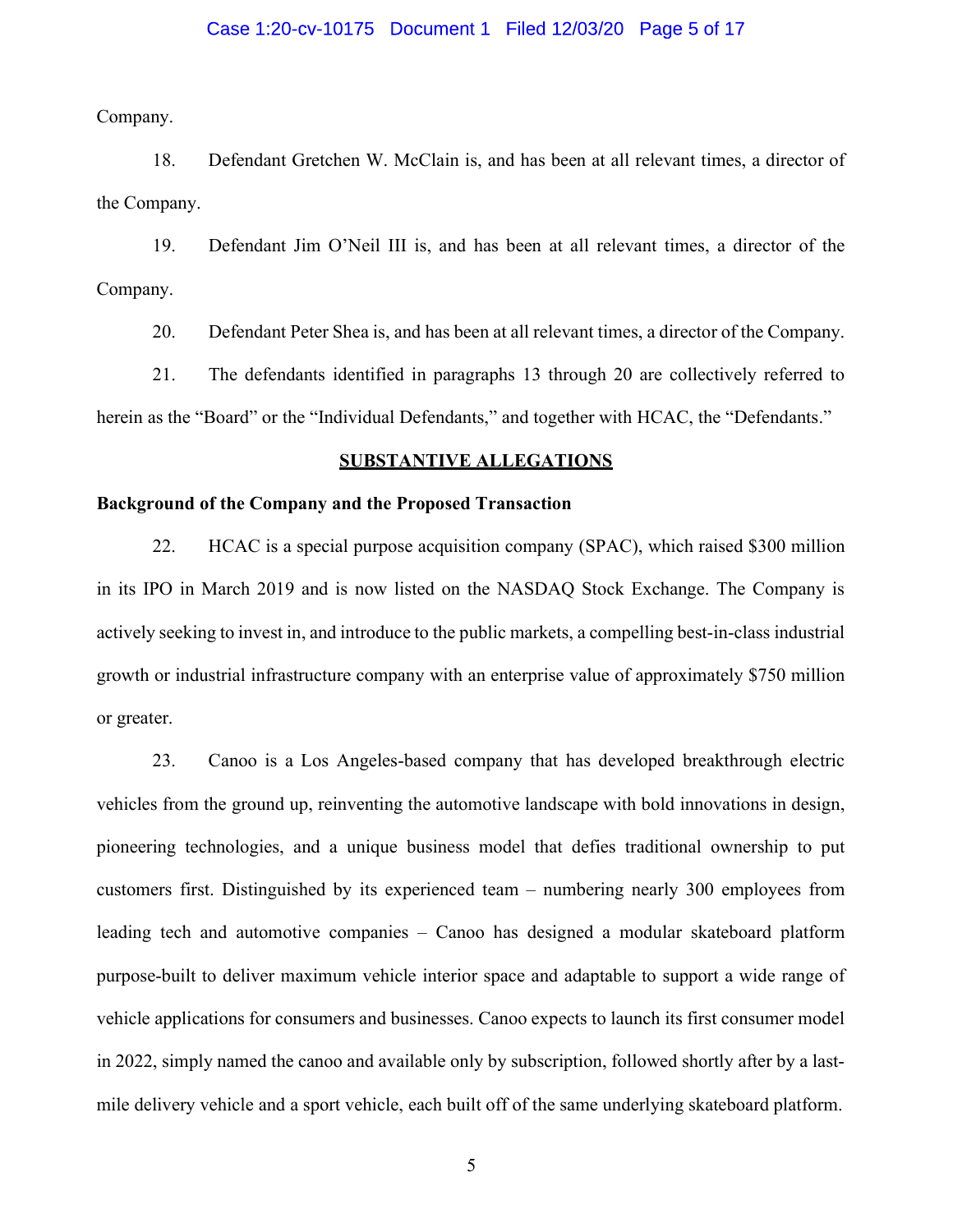24. According to the August 18, 2020, joint press release announcing the Proposed

Transaction:

#### ELECTRIC VEHICLE COMPANY CANOO TO LIST ON NASDAQ THROUGH MERGER WITH HENNESSY CAPITAL ACQUISITION CORP IV

LOS ANGELES, CA (August 18, 2020) – Canoo Holdings Ltd. ("Canoo"), a company developing breakthrough electric vehicles (EV) from the ground up, and Hennessy Capital Acquisition Corp. IV ("HCAC") (NASDAQ: HCAC), a special purpose acquisition company, today announced they have entered into a definitive agreement for a business combination that would result in Canoo becoming a publicly listed company. Upon closing of the transaction, the combined operating company will be named Canoo Inc. and will continue to be listed on the Nasdaq Stock Market under the ticker symbol "CNOO."

Canoo is a high-growth EV company, distinguished by its experienced team with an emphasis on engineering expertise and achievement. Canoo has designed the world's flattest modular "skateboard" platform that allows it to reimagine EV design, maximize usable interior space and support a wide range of vehicle applications. Canoo's skateboard architecture – a unique, selfcontained, independently drivable rolling chassis – directly houses all of the most critical components of an EV. It will feature the market's first true steer-by-wire platform, which, along with a composite leaf spring suspension, enables the skateboard's flat structure and maximizes vehicle interior space. Canoo has also developed proprietary electric drivetrain and battery systems which are incorporated into the skateboard. All of Canoo's EVs will share the same skateboard and utilize different cabins or "top hats" that can be paired on top to create unique vehicles. This highly modular approach will facilitate efficient production at scale and enable Canoo to rapidly develop vehicles serving different market and consumer segments at reduced cost, as the majority of research and development and crash testing is built into the skateboard.

Canoo Co-Founder and Chief Executive Officer, Ulrich Kranz said, "Today marks an important milestone of Canoo's effort to reinvent the development, production and go-to-market model of the electric vehicle industry. Our technology allows for rapid and cost-effective vehicle development through the world's flattest skateboard architecture, and we believe our subscription model will transform the consumer ownership experience. We are excited to partner with Hennessy Capital and we are energized to begin our journey through a shared passion to deliver an environmentally friendly and versatile vehicle development platform to the market."

Daniel Hennessy, Chairman & Chief Executive Officer of HCAC said, "We are thrilled to partner with Canoo on their mission to reinvent urban mobility with a greener, simpler and more affordable portfolio of EV solutions. Unlike any other EV company, Canoo has created a go-to-market strategy that captures both B2C and B2B demand with the same skateboard architecture and technology that has already been validated by key partnerships such as with Hyundai. HCAC has an abiding commitment to sustainable technologies and infrastructure, and we are excited to serve as a catalyst to advance the launch of the Canoo vehicle offerings."

Led by Kranz, an automotive industry veteran with more than 30 years of executive experience at BMW, together with nearly 300 employees, the Canoo team has already shown its ability to deliver results by successfully designing, engineering and manufacturing its Beta vehicle in just 19 months and has completed more than 50 physical crash tests. Canoo expects to introduce its first model in 2022 that will be targeted at consumers in major urban markets. This lifestyle vehicle – eponymously named the canoo – leverages the company's low profile skateboard architecture to deliver the highest volume utilization across all classes of competitor vehicles currently on the market and has been purposefully developed for a subscription business model.

In addition, Canoo has designed a commercial delivery B2B vehicle with expected availability in 2023 that directly capitalizes on Canoo's core skateboard technology. Canoo's delivery vehicle competes in a size segment that other competitors are currently not addressing and capitalizes on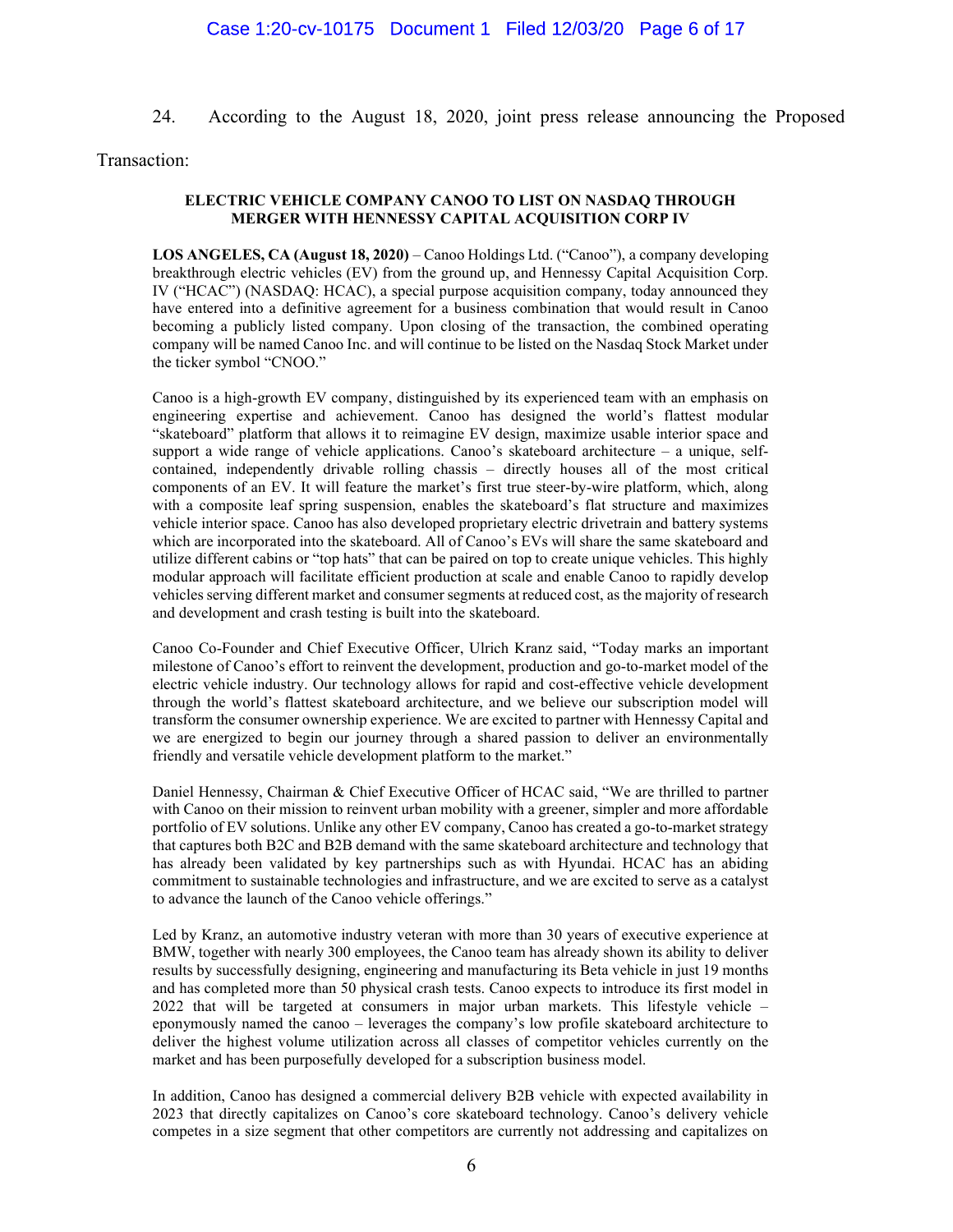the need for a small, city-built, last-mile delivery solution. This high-efficiency platform maximizes cubic cargo volume and targets the fast growing last-mile delivery market.

Canoo's consumer go-to-market strategy capitalizes on changing consumer preferences to deliver a month-to-month, commitment-free, subscription-based business model. With a single monthly fee and no upfront payment, Canoo members enjoy the benefits of an all-inclusive experience that, in addition to your own canoo vehicle, includes maintenance, warranty, registration and access to insurance and vehicle charging. This go-to-market model is designed to deliver an affordable and simplified customer experience while also enhancing lifetime vehicle revenue and margin to shareholders.

(Emphasis in original).

25. The Merger Consideration represents inadequate compensation for HCAC shares. Proxy, 18.

26. Therefore, it is imperative that HCAC shareholders receive the material information (discussed in detail below) that Defendants have omitted from the Proxy, which is necessary for the Company's shareholders to properly exercise their corporate suffrage rights and cast an informed vote on the Proposed Transaction.

### The Proxy Omits Material Information

27. On November 27, 2020, Defendants filed a materially incomplete and misleading Proxy with the SEC. The Shareholder Vote on the Proposed Transaction is forthcoming. The Individual Defendants were obligated to carefully review the Proxy before it was filed with the SEC and disseminated to the Company's shareholders to ensure that it did not contain any material misrepresentations or omissions. However, the Proxy misrepresents or omits material information that is necessary for the Company's shareholders to make an informed voting decision in connection with the Proposed Transaction, and thus the Proxy should be amended.

28. First, the Proxy fails to provide critical information regarding the financial projections for Canoo.

29. In particular, the Proxy fails to disclose the Net Income projections for Canoo, despite Defendants referencing Net Income throughout the Proxy. Proxy, 32, 36, 88-89, 240-41. Defendants elected to summarize financial projections for Canoo, but they excised and failed to disclose the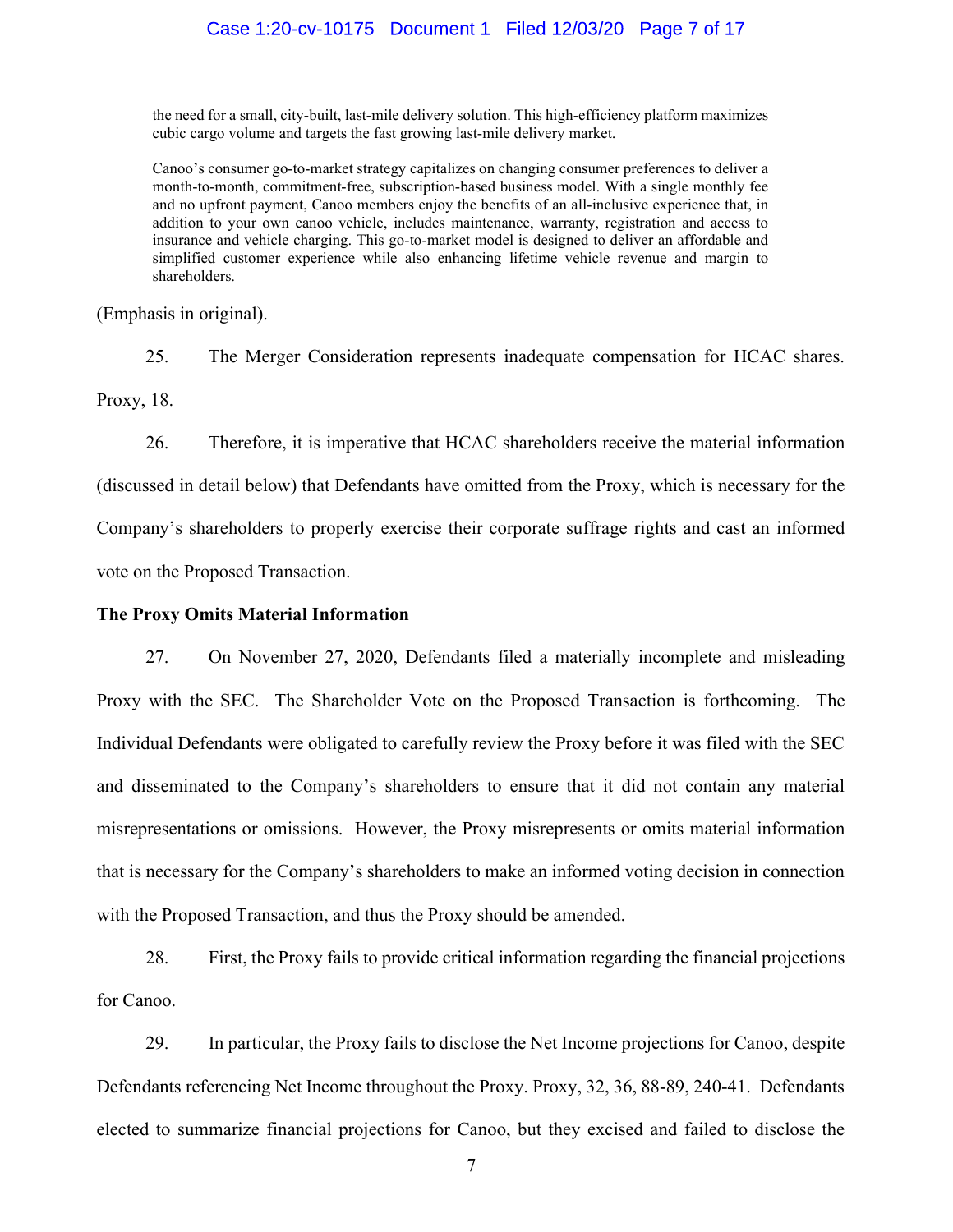### Case 1:20-cv-10175 Document 1 Filed 12/03/20 Page 8 of 17

readily available Net Income projections. By disclosing certain projections in the Proxy and withholding the Net Income projections, Defendants render the Canoo projections on page 114 of the Proxy materially incomplete and provide a misleading valuation picture of Canoo. Simply put, Net Income projections are irreplaceable when it comes to fully, fairly, and accurately understanding a company's projections and value.

30. Similar to Net Income, the Proxy fails to disclose the cash flow projections ("Cash Flow Projections") for Canoo, even though Defendants clearly utilized Cash flow projections for Canoo – as there was numerous references to it throughout the Proxy. Id. at 25, 40, 107. Instead, Defendants elected to exclude the Cash Flow projections, while opting to include EBITDA projections for Canoo. Id. at 114. The omission of the Cash Flow projections render the projections on page 114 of the Proxy incomplete and misleading because without the Cash Flow projections, the Proxy provides a misleading overall valuation picture of Canoo.

31. The inclusion of EBITDA projections while excluding Cash Flow projections renders the Proxy incomplete and misleading because Cash Flow projections are widely recognized as the most important valuation metric when it comes to valuing a company and its stock. EBITDA projection metrics are not sufficient analogs for Cash Flow projections. Well settled principles of corporate finance and valuation dictate that the value of companies and their stock should be premised upon the company's projected future cash flows, not projected EBITDA.<sup>1</sup> There are fundamental differences between Cash Flows and EBITDA. EBITDA is not a sufficient alternative to Cash Flows—as Warren Buffet and other financial experts have stated: "References to EBITDA make us shudder. Too many investors focus on earnings before interest, taxes, depreciation, and amortization.

<sup>&</sup>lt;sup>1</sup> Pratt, Shannon. "Net Cash Flow: The Preferred Measure of Return." Cost of Capital. 16. ("Occasionally, we find an analyst treating earnings before interest, taxes, depreciation, and amortization (EBITDA) as if it were free cash flow. This error is not a minor matter…").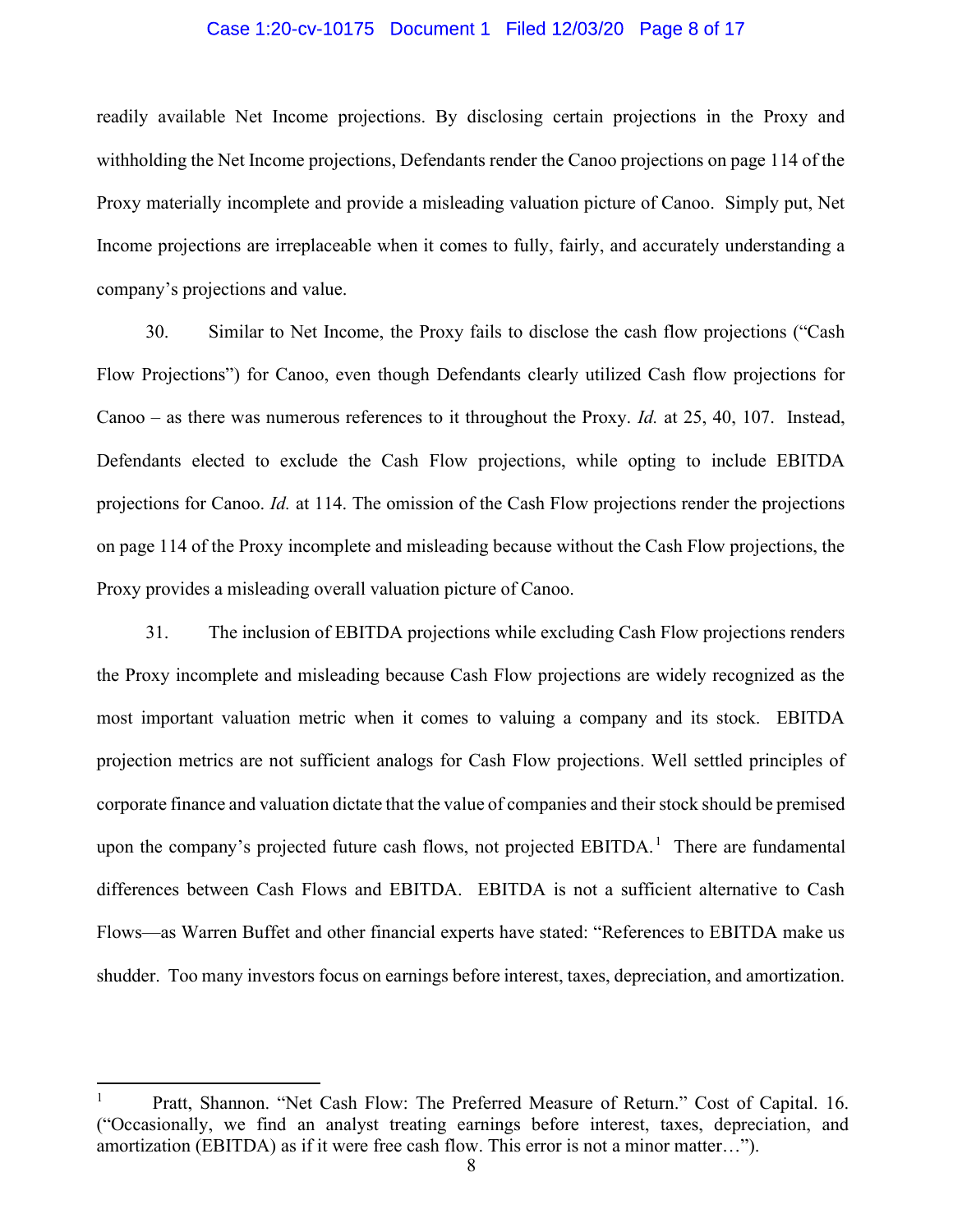### Case 1:20-cv-10175 Document 1 Filed 12/03/20 Page 9 of 17

That makes sense, only if you think capital expenditures are funded by the tooth fairy."  $2$  Relying solely on EBITDA to provide a fair summary of a company's financial prospects has numerous pitfalls. EBITDA does not take into account any capital expenditures, working capital requirements, current debt payments, taxes, or other fixed costs that are critical to understanding a company's value.<sup>3</sup> As a result of these material differences between EBITDA and Cash Flows, experts recognize Cash Flows as a much more accurate measure when it comes to analyzing the expected performance of a company.

32. In light of these significant differences between Cash Flow and EBITDA figures, Defendants failure to disclose Cash Flow projections for Canoo provides a materially incomplete and misleading overall valuation picture for HCAC shareholders.

33. Accordingly, the question that the Company's shareholders need to answer in determining whether to vote in favor of the Proposed Transaction is clear: Is the Merger Consideration fair compensation given Canoo's Cash Flow projections? Therefore, Defendants must disclose the Cash Flow projections relied upon by Defendants, so HCAC shareholders can answer this question for themselves.

34. Second, the Proxy states that HCAC did not obtain a fairness opinion in connection with the Proposed Transaction; however, the Background of the Business Combination makes it clear that both Nomura and Stifel served as financial advisors to HCAC throughout the process leading up to execution of the Merger Agreement. Proxy, 103, 105. For example, the Proxy says, "Hennessy Capital engaged in multiple discussions with its financial advisors, Nomura and Stifel." Id. at 103. As such, the Proxy fails to disclose whether Nomura and Stifel were paid any advisory fees for their involvement, and if so, the amount of advisory fees they received respectively.

<sup>&</sup>lt;sup>2</sup> Elizabeth MacDonald, *the Ebitda folly*, FORBES (March 17, 2003), http://www.forbes.com/global/2003/0317/024.html.

Cody Boyte, Why EBITDA is Not Cash Flow, AXIAL FORUM (Nov. 19, 2013), http://www.axial.net/forum/ebitda-cash-flow/ .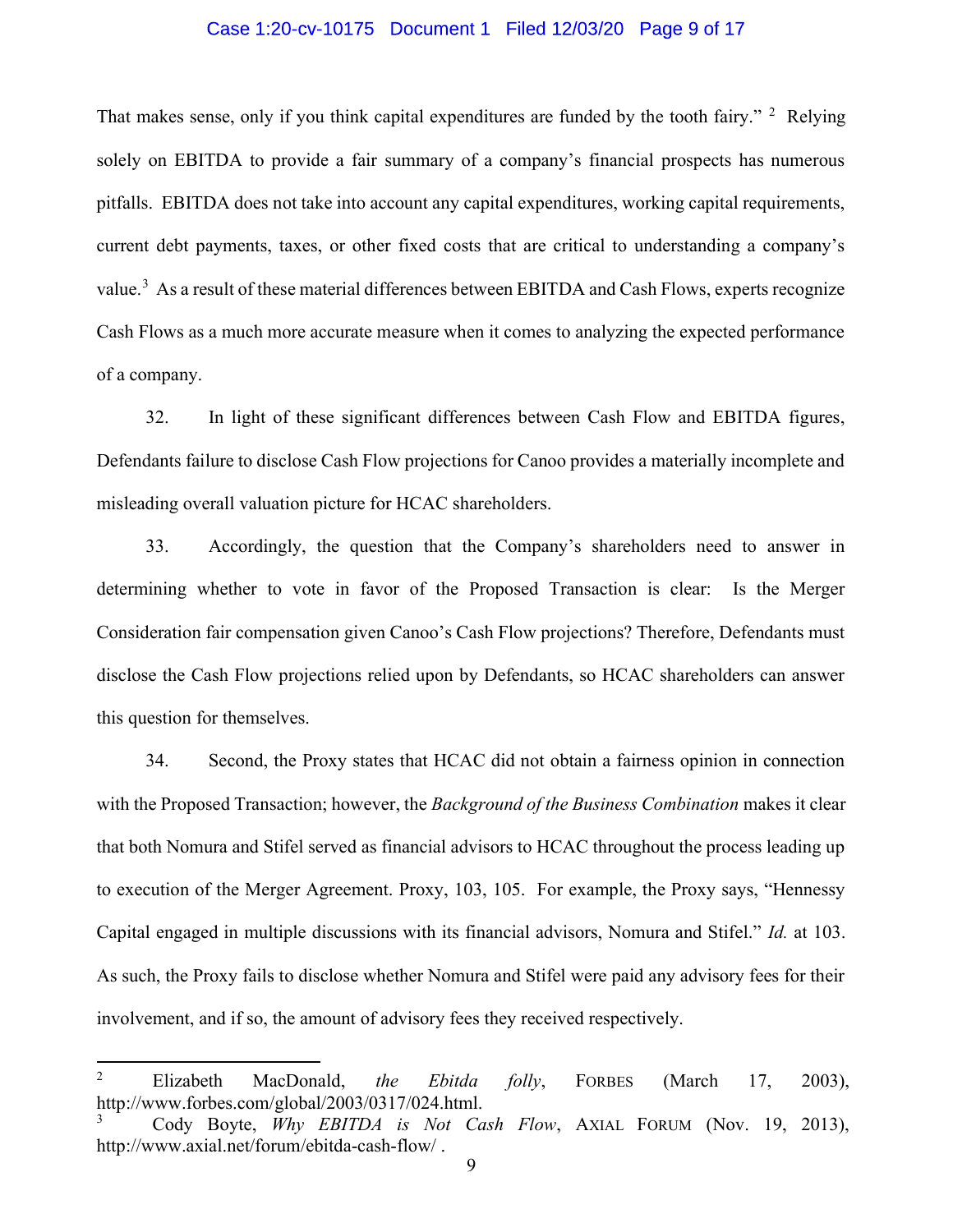### Case 1:20-cv-10175 Document 1 Filed 12/03/20 Page 10 of 17

35. Third, the Proxy fails to disclose whether Nomura and/or Stifel were previously engaged by Canoo, and if so, what the amount of fees received were and what the nature of those engagements were.

36. Fourth, the Proxy fails to disclose certain critical information in the Background of the Business Combination, like: (i) whether HCAC executed confidentiality agreements with the five potential business combination targets it engaged in due diligence with; and (ii) the names of the Canoo representatives involved in the process leading up to execution of the Merger Agreement.

37. To start, the Proxy states that HCAC "engaged in significant due diligence and detailed discussions directly with senior executives and/or shareholders" of five potential business combination targets. Id. at 102. However, the Proxy fails to disclose whether the Company executed confidentiality agreements with those five potential targets and if so, whether the confidentiality agreements contained standstill provisions. Further, if the Company did enter into confidentiality agreements with standstill provisions, whether those provisions contained a "don't ask don't waive" ("DADW") provision, including whether those provisions had fallen away upon execution of the Merger Agreement or still remain in effect. Failure to disclose the existence of DADW provisions creates the false impression that an interested party who signed a confidentiality agreement could have made a superior proposal. But that is not true. If those confidentiality agreements contained DADW provisions, the interested potential acquirers could only make a superior proposal by breaching their respective agreement, because in order to make the superior proposal, they would have to ask for a waiver, either directly or indirectly. Thus, the omission of this information renders the Proxy materially misleading.

38. Next, the Proxy states that on June 23, 2020, a "representative of Canoo first contacted" Defendant Hennessy expressing interest in a potential combination with the Company. Id. Yet, the Proxy does not disclose who this representative was. Furthermore, throughout the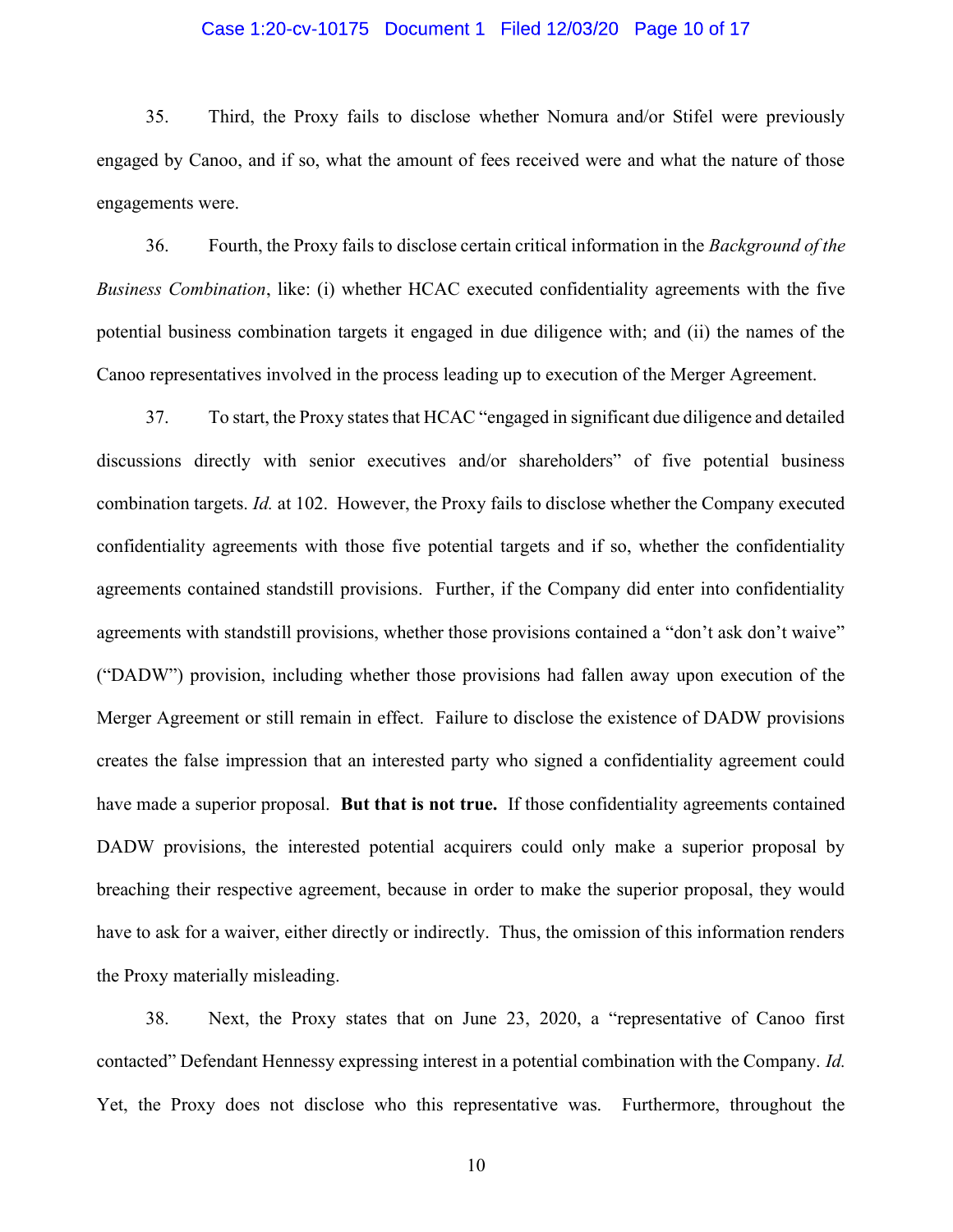### Case 1:20-cv-10175 Document 1 Filed 12/03/20 Page 11 of 17

Background of the Business Combination, the Proxy does not provide the names of any of the referenced Canoo representatives that were part of the process leading up to the Proposed Transaction. Id. at 102-03. Defendants must disclose this information, so HCAC shareholders have a fully informed picture of the process leading up to the Proposed Transaction.

39. In sum, the omission of the above-referenced information renders the Proxy materially incomplete and misleading, in contravention of the Exchange Act. Absent disclosure of the foregoing material information prior to the upcoming Shareholder Vote concerning the Proposed Transaction, Plaintiff will be unable to make an informed decision regarding whether to vote his shares in favor of the Proposed Transaction, and he is thus threatened with irreparable harm, warranting the injunctive relief sought herein.

## CAUSES OF ACTION

### COUNT I

### (Against All Defendants for Violations of Section 14(a) of the Exchange Act and Rule 14a-9)

40. Plaintiff incorporates each and every allegation set forth above as if fully set forth herein.

41. Section 14(a)(1) of the Exchange Act makes it "unlawful for any person, by the use of the mails or by any means or instrumentality of interstate commerce or of any facility of a national securities exchange or otherwise, in contravention of such rules and regulations as the Commission may prescribe as necessary or appropriate in the public interest or for the protection of investors, to solicit or to permit the use of his name to solicit any proxy or consent or authorization in respect of any security (other than an exempted security) registered pursuant to section 78l of this title." 15 U.S.C. § 78n(a)(1).

42. Rule 14a-9, promulgated by the SEC pursuant to Section 14(a) of the Exchange Act, provides that proxy communications shall not contain "any statement which, at the time and in the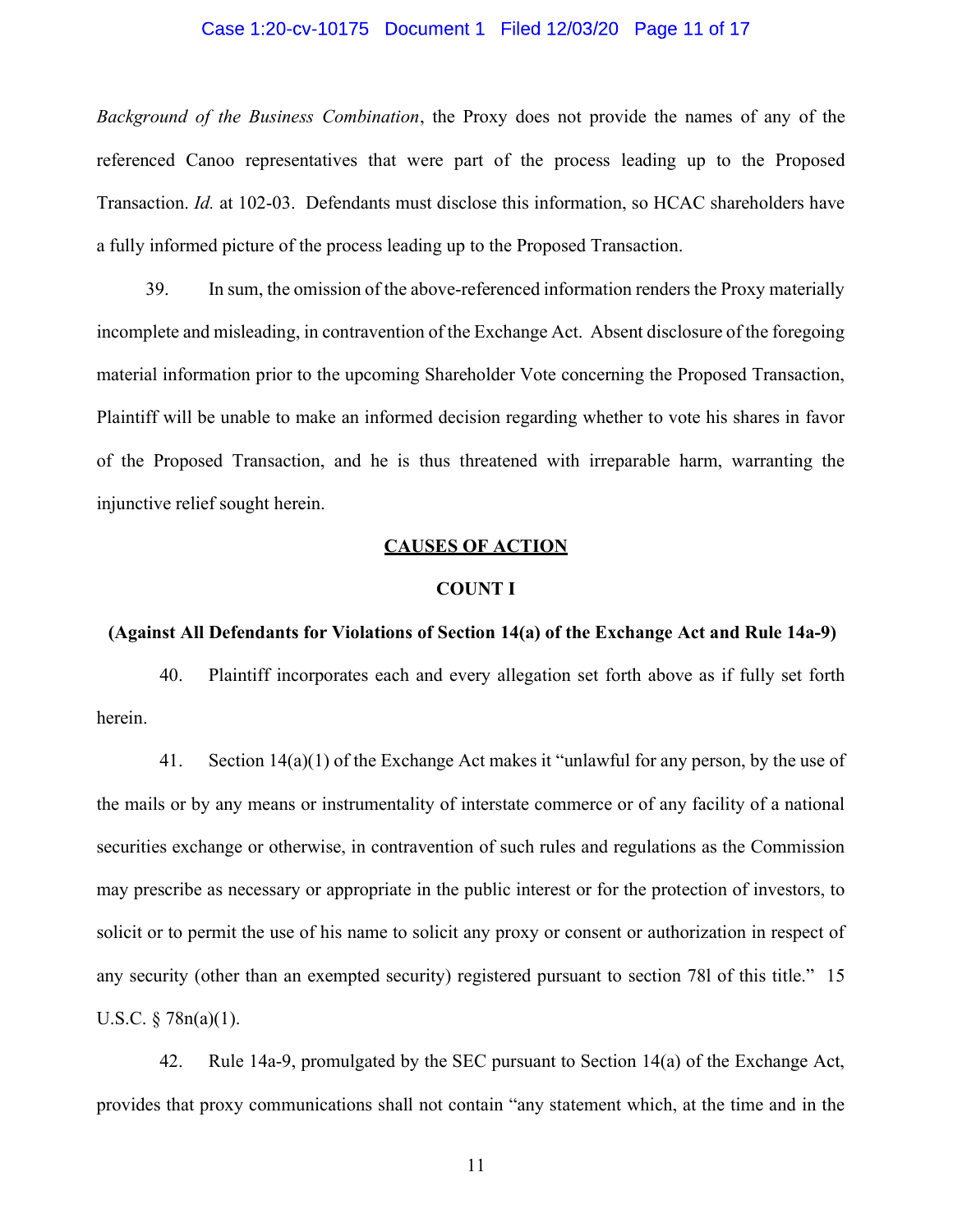### Case 1:20-cv-10175 Document 1 Filed 12/03/20 Page 12 of 17

light of the circumstances under which it is made, is false or misleading with respect to any material fact, or which omits to state any material fact necessary in order to make the statements therein not false or misleading." 17 C.F.R. § 240.14a-9.

43. The omission of information from a proxy will violate Section 14(a) and Rule 14a-9 if other SEC regulations specifically require disclosure of the omitted information.

44. Defendants have issued the Proxy with the intention of soliciting the Company's common shareholders' support for the Proposed Transaction. Each of the Individual Defendants reviewed and authorized the dissemination of the Proxy, which fails to provide critical information regarding, amongst other things: (i) the financial projections for Canoo; (ii) whether Nomura and Stifel were paid advisory fees for their involvement in the Proposed Transaction; (iii) whether Nomura and Stifel had previously been engaged by Canoo; and (iv) certain information provided in the Background of the Business Combination.

45. In so doing, Defendants made untrue statements of fact and/or omitted material facts necessary to make the statements made not misleading. Each of the Individual Defendants, by virtue of their roles as officers and/or directors, were aware of the omitted information but failed to disclose such information, in violation of Section 14(a). The Individual Defendants were therefore negligent, as they had reasonable grounds to believe material facts existed that were misstated or omitted from the Proxy, but nonetheless failed to obtain and disclose such information to the Company's shareholders although they could have done so without extraordinary effort.

46. The Individual Defendants knew or were negligent in not knowing that the Proxy is materially misleading and omits material facts that are necessary to render it not misleading. The Individual Defendants undoubtedly reviewed and relied upon most if not all of the omitted information identified above in connection with their decision to approve and recommend the Proposed Transaction; indeed, the Proxy states that the Board reviewed the financial data provided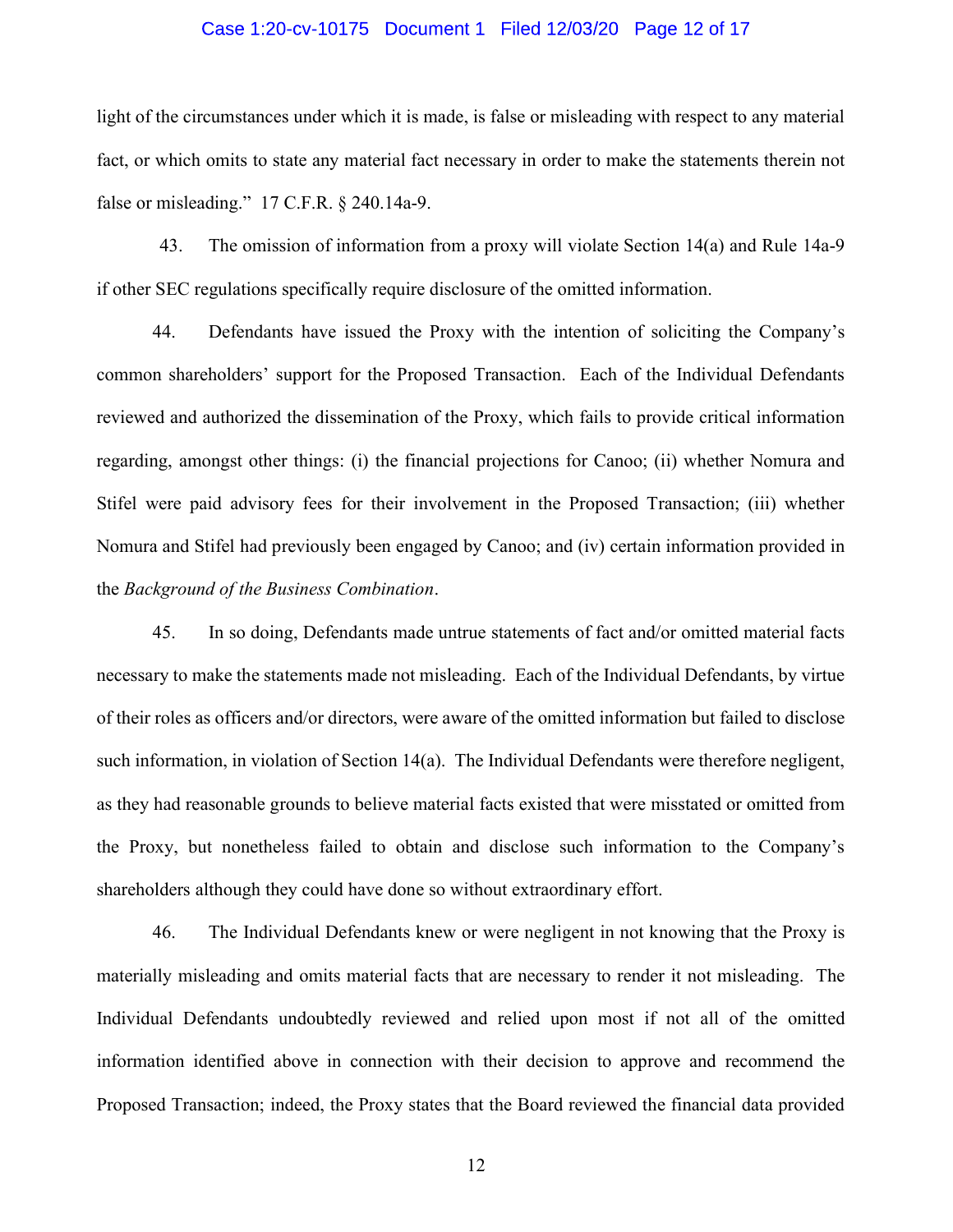### Case 1:20-cv-10175 Document 1 Filed 12/03/20 Page 13 of 17

to them by Canoo. Further, the Individual Defendants were privy to and had knowledge of the projections for the Company and the details surrounding the process leading up to the signing of the Merger Agreement. The Individual Defendants knew or were negligent in not knowing that the material information identified above has been omitted from the Proxy, rendering the sections of the Proxy identified above to be materially incomplete and misleading. Indeed, the Individual Defendants were required to be particularly attentive to the procedures followed in preparing the Proxy and review it carefully before it was disseminated, to corroborate that there are no material misstatements or omissions.

47. The Individual Defendants were, at the very least, negligent in preparing and reviewing the Proxy. The preparation of a proxy statement by corporate insiders containing materially false or misleading statements or omitting a material fact constitutes negligence. The Individual Defendants were negligent in choosing to omit material information from the Proxy or failing to notice the material omissions in the Proxy upon reviewing it, which they were required to do carefully as the Company's directors. Indeed, the Individual Defendants were intricately involved in the process leading up to the signing of the Merger Agreement and preparation and review of the Company's financial projections.

48. HCAC is also deemed negligent as a result of the Individual Defendants' negligence in preparing and reviewing the Proxy.

49. The misrepresentations and omissions in the Proxy are material to Plaintiff, who will be deprived of his right to cast an informed vote if such misrepresentations and omissions are not corrected prior to the Shareholder Vote. Plaintiff has no adequate remedy at law. Only through the exercise of this Court's equitable powers can Plaintiff be fully protected from the immediate and irreparable injury that Defendants' actions threaten to inflict.

13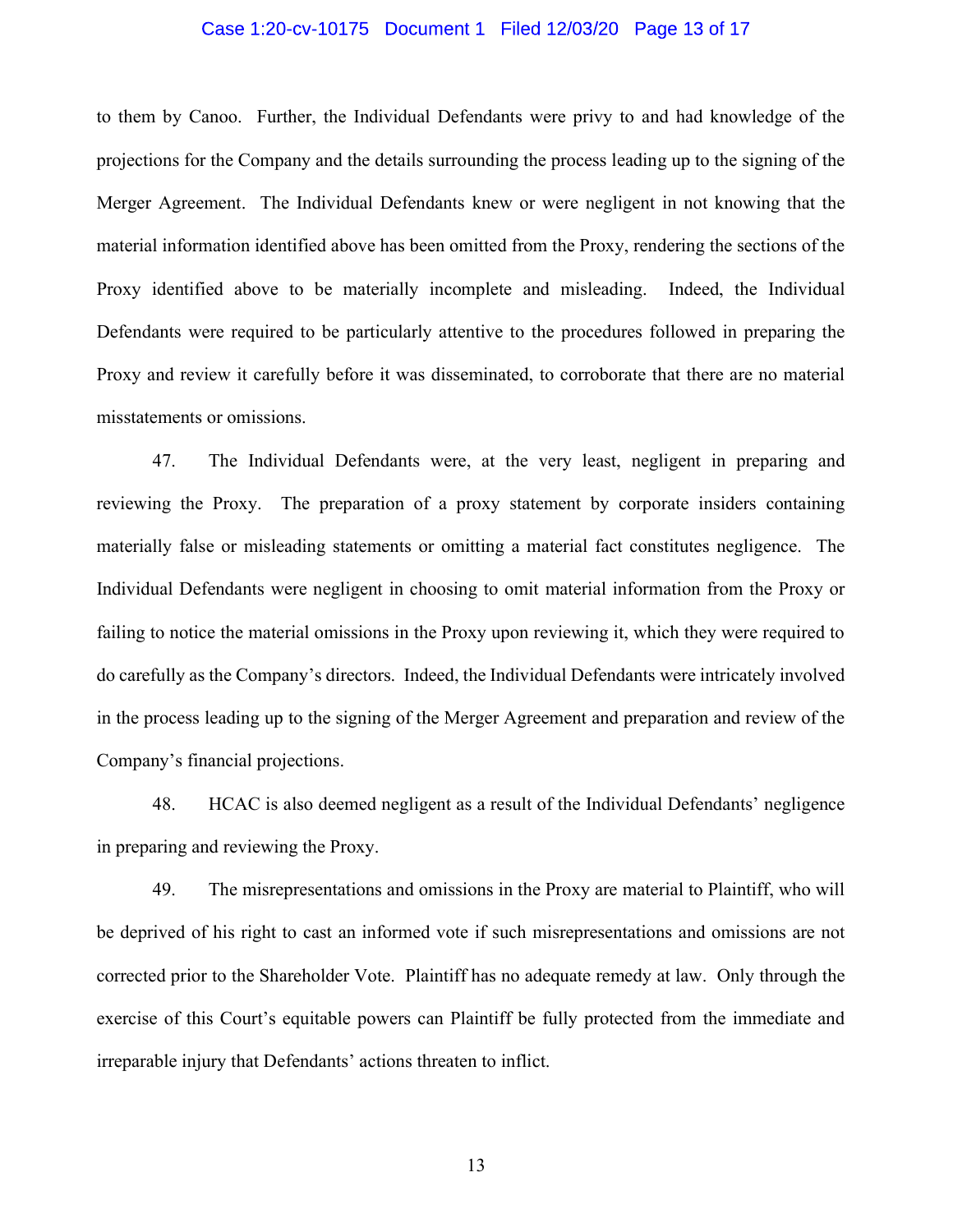#### COUNT II

### (Against the Individual Defendants for Violations of Section 20(a) of the Exchange Act)

50. Plaintiff incorporates each and every allegation set forth above as if fully set forth herein.

51. The Individual Defendants acted as controlling persons of HCAC within the meaning of Section 20(a) of the Exchange Act as alleged herein. By virtue of their positions as officers and/or directors of HCAC, and participation in and/or awareness of the Company's operations and/or intimate knowledge of the incomplete and misleading statements contained in the Proxy filed with the SEC, they had the power to influence and control and did influence and control, directly or indirectly, the decision making of the Company, including the content and dissemination of the various statements that Plaintiff contends are materially incomplete and misleading.

52. Each of the Individual Defendants was provided with or had unlimited access to copies of the Proxy and other statements alleged by Plaintiff to be misleading prior to and/or shortly after these statements were issued and had the ability to prevent the issuance of the statements or cause the statements to be corrected.

53. In particular, each of the Individual Defendants had direct and supervisory involvement in the day-to-day operations of the Company, and, therefore, is presumed to have had the power to control or influence the particular transactions giving rise to the Exchange Act violations alleged herein, and exercised the same. The Proxy contains the unanimous recommendation of each of the Individual Defendants to approve the Proposed Transaction. They were thus directly involved in preparing this document.

54. In addition, as the Proxy sets forth at length, and as described herein, the Individual Defendants were involved in negotiating, reviewing, and approving the Merger Agreement. The Proxy purports to describe the various issues and information that the Individual Defendants reviewed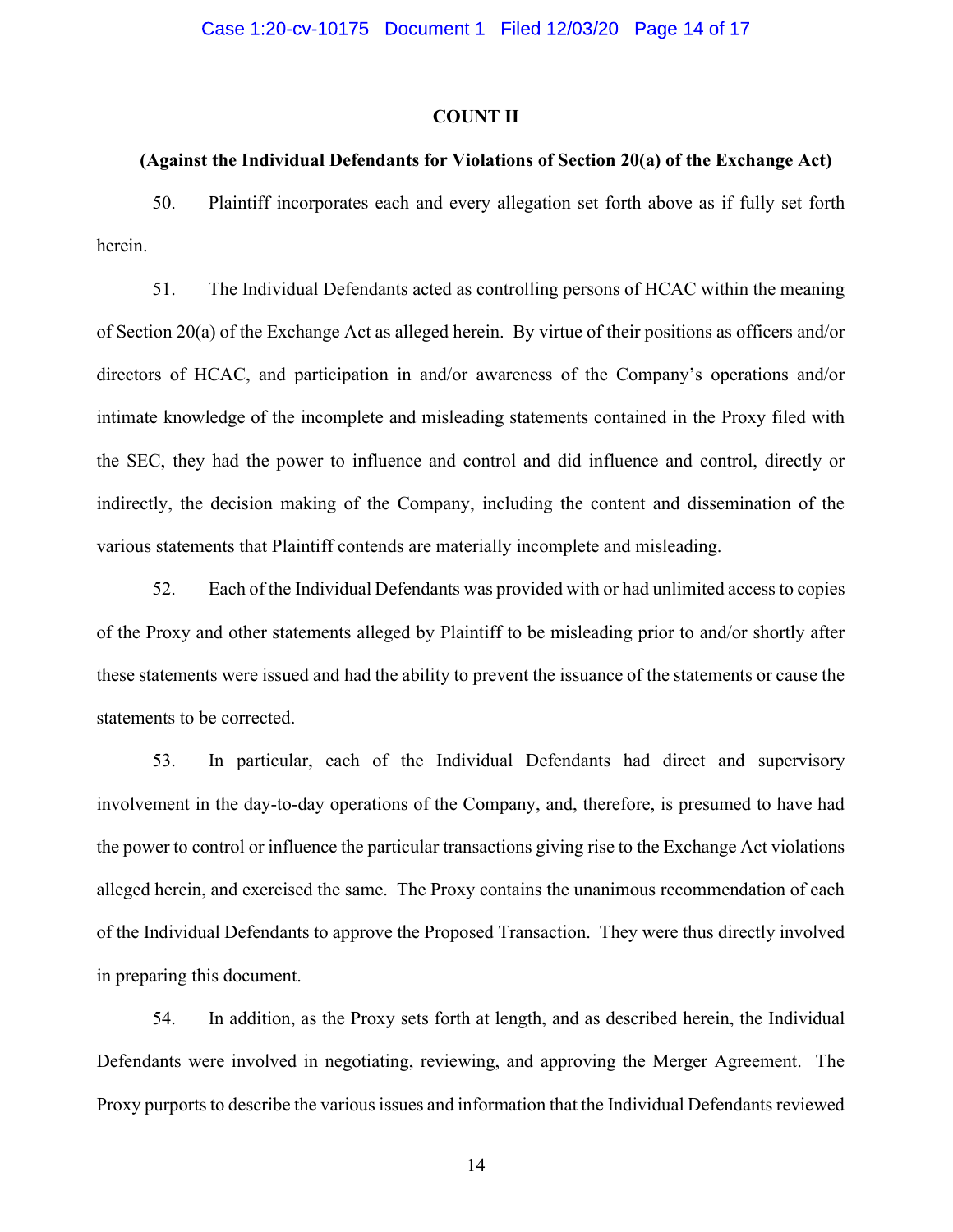### Case 1:20-cv-10175 Document 1 Filed 12/03/20 Page 15 of 17

and considered. The Individual Defendants participated in drafting and/or gave their input on the content of those descriptions.

55. By virtue of the foregoing, the Individual Defendants have violated Section 20(a) of the Exchange Act.

56. As set forth above, the Individual Defendants had the ability to exercise control over and did control a person or persons who have each violated Section 14(a) and Rule 14a-9 by their acts and omissions as alleged herein. By virtue of their positions as controlling persons, these Defendants are liable pursuant to Section 20(a) of the Exchange Act. As a direct and proximate result of Individual Defendants' conduct, Plaintiff will be irreparably harmed.

57. Plaintiff has no adequate remedy at law. Only through the exercise of this Court's equitable powers can Plaintiff be fully protected from the immediate and irreparable injury that Defendants' actions threaten to inflict.

#### COUNT III

## (Against the Individual Defendants for Breach of Fiduciary Duty of Candor/Disclosure)

58. Plaintiff incorporates each and every allegation set forth above as if fully set forth herein.

59. By virtue of their role as directors and/or officers of the Company, the Individual Defendants directly owed Plaintiff and all Company shareholders a fiduciary duty of candor/disclosure, which required them to disclose fully and fairly all material information within their control when they seek shareholder action, and to ensure that the Proxy did not omit any material information or contain any materially misleading statements.

60. As alleged herein, the Individual Defendants breached their duty of candor/disclosure by approving or causing the materially deficient Proxy to be disseminated to Plaintiff and the Company's other public shareholders.

61. The misrepresentations and omissions in the Proxy are material, and Plaintiff will be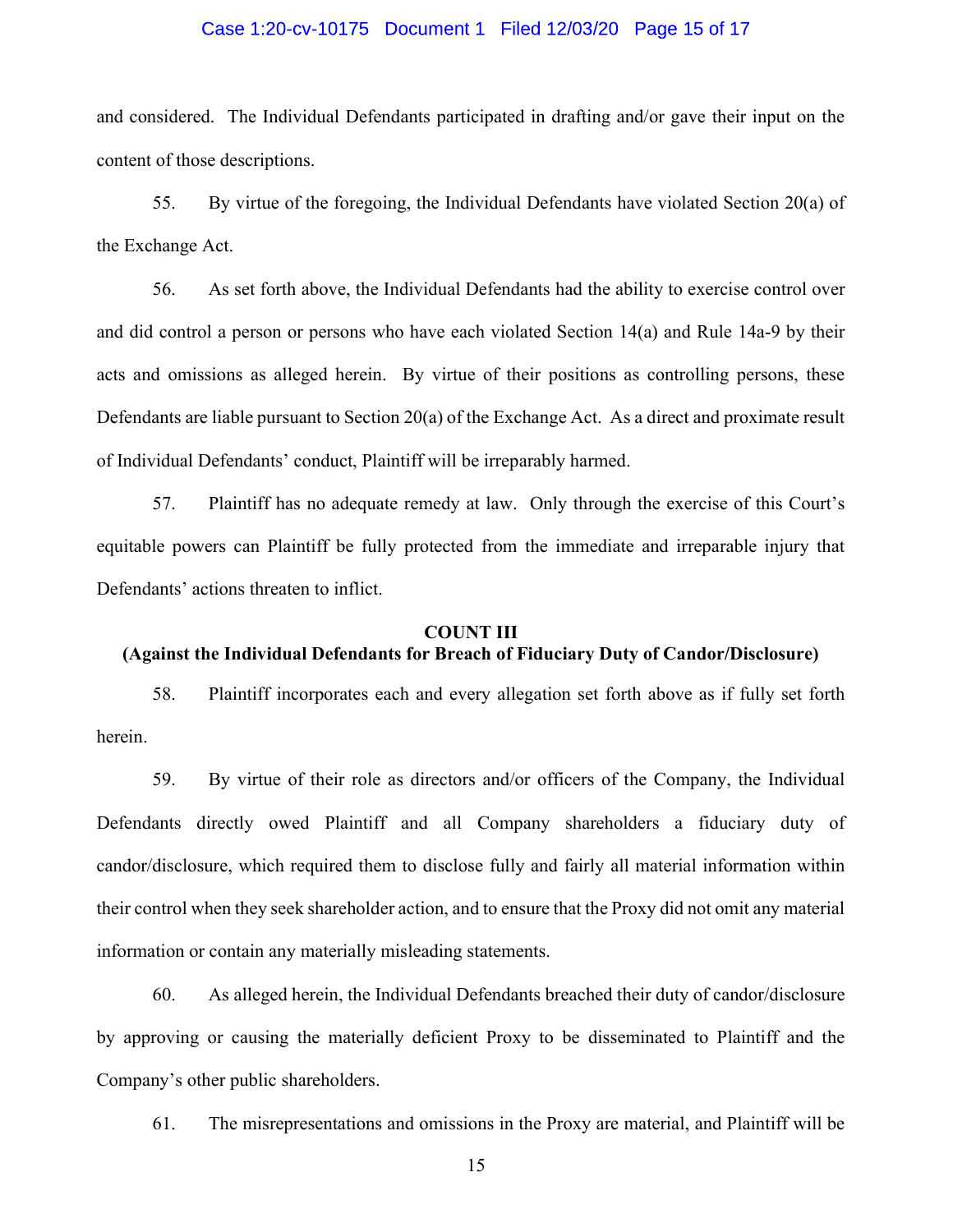### Case 1:20-cv-10175 Document 1 Filed 12/03/20 Page 16 of 17

deprived of his right to cast an informed vote if such misrepresentations and omissions are not corrected prior to the Shareholder Vote. Where a shareholder has been denied one of the most critical rights he or she possesses—the right to a fully informed vote—the harm suffered is an individual and irreparable harm.

62. Plaintiff has no adequate remedy at law. Only through the exercise of this Court's equitable powers can Plaintiff be fully protected from the immediate and irreparable injury that Defendants' actions threaten to inflict.

#### PRAYER FOR RELIEF

WHEREFORE, Plaintiff prays for judgment and relief as follows:

A. Preliminarily enjoining Defendants and all persons acting in concert with them from proceeding with the Shareholder Vote or consummating the Proposed Transaction, unless and until the Company discloses the material information discussed above which has been omitted from the Proxy;

B. Directing the Defendants to account to Plaintiff for all damages sustained as a result of their wrongdoing;

C. Awarding Plaintiff the costs and disbursements of this action, including reasonable attorneys' and expert fees and expenses; and

D. Granting such other and further relief as this Court may deem just and proper.

16